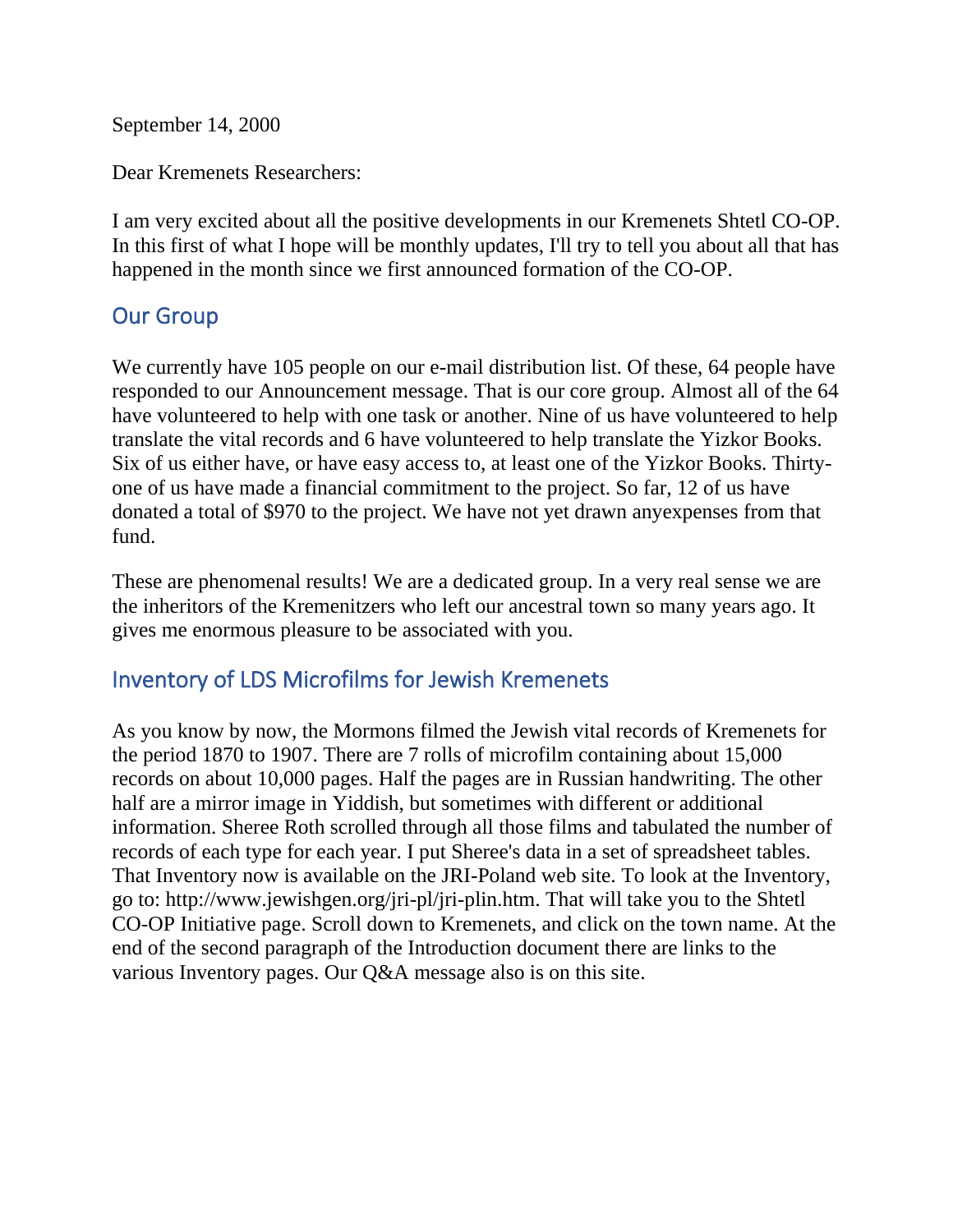# Discussions with LDS' Family History Library

Until now, we have delayed a mass attempt to translate the vital records pending the outcome of discussions with a representative of the Mormon Family History Library. Those discussions are continuing, albeit slowly.

We are trying to get LDS permission to take the films out of the FHL/FHC system so that we can make paper copies of the records for our translators with greater ease and less expense. It is not practical for our translator volunteers to sit in front of a microfilm reader while translating these hard to read records. It also is expensive make the paper copies we need at the Family History Centers. If we can get permission to borrow the films outside of the FHCs, then we can get the copies made less expensively. We also are considering some variations on this theme, but so far nothing definitive has emerged from the discussions.

Our "fallback" position is to make the copies ourselves, piecemeal, or all at once by having a crew of volunteers meet in Salt Lake City. The advantage of a SLC trip would be that we would get good quality copies on  $11x17$  paper. (The copies we make at most FHCs are smaller images on 8-1/2x11 paper.)

While we hope for success with the LDS discussions, we are proceeding with a smallscale piecemeal approach. Even though this may not be the most efficient way to go, we believe that it is important to keep the project moving ahead. If the LDS comes through with a positive response, we'll terminate the piecemeal copying approach. I'll keep you advised when we get some definitive word from the LDS.

In the next sections, I'll describe what we have accomplished so far, but for now, I need to ask you to volunteer some time. WE NEED VOLUNTEERS who will order one or more microfilms into their local FHC, go to the FHC when the films arrive, and make copies of them. Once you volunteer, I will assign you a particular film and a particular set of records on that film to copy. The Project will reimburse you for your out of pocket expense ... unless you want to donate that to the cause. :-)

#### We have done a test translation

Al Bell, one of our group of Kremenitzers, volunteered to do some test copying, translating and data entry. Al made copies of the 1870 birth records and the 1870 and 1871 death records from the first film, and translated the 263 birth records as a test. Data entry of the birth records is complete. The good news is that, despite the need for a few adjustments, the system works. Sheree looked over the records and found a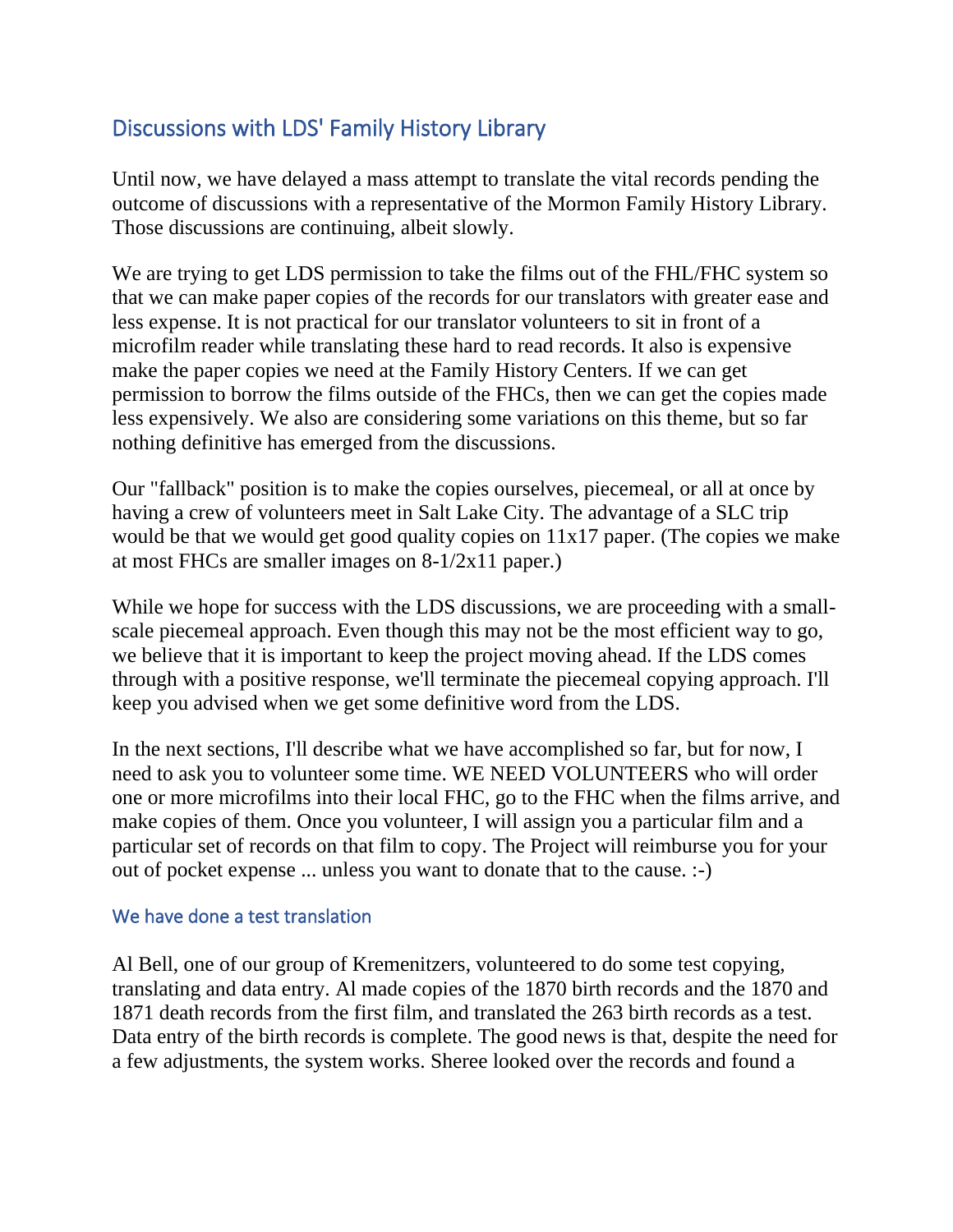previously unknown sister of her ggf. Al found 5relatives. I found 4 relatives ... and all this from only part of one film.

We are now preparing to proof-read and edit the resulting table ... and Al is pressing ahead with translation of more records. When proofing and editing is done, we will submit the records to JRI-Poland for display on their searchable website. That probably will take two to four weeks. In the meantime, while proofing proceeds, I will ask JRI-Poland to post just the surname list so that you will be able to check for family names. And, I will e-mail the surname list to those of you who have donated (cash, copies, or time) to the project. This early release to our donors is one of the few ways we can say thank you for helping.

So, if you haven't yet contributed to the project, now is the time! We need cash donations (see below for more info on this); We need volunteers to make paper copies of the microfilm records; And, we especially need volunteers to help translate and to proof-read the records. For those who have indicated that you will (or may) volunteer for one task or another, I will be in touch with you personally over the next couple of weeks to ask you to take on a specific piece of work. We will provide volunteer translators and proof-readers with templates for data entry and with special guides for recognizing cursive Russian and Yiddish writing, as well as guides for transliterating the Russian and Yiddish records. And, maybe we can prevail on Al to provide some experience-based hints for copying and translating the records.

By the way, Al tells me that after getting used to the handwriting on the first film, translation required only 2 to 3 minutes per record. Not all of us will be able to go that fast, but what this experience indicates is that the task is eminently do-able.

## Yizkor Books

JewishGen's Yizkor Book Project lists two Yizkor Books for Kremenets. Pinkas Kremeniec, Stein A.S. (ed.), 1954. 1 volume, 453 pp., Hebrew & Yiddish. Published in Israel. Kremenits, Vishgorodek un Pitshayev; yisker-bukh (Memorial Book of Krzemieniec). P. Lerner, editor. Published by former residents of Kremenits and vicinity in Argentina. Buenos Aires, 1965. 1 volume, 468 pages. Yiddish. In addition, I have a 58 p. softcover book. It appears to have Yizkor Book-like material throughout. Kol Yotzei Kremeniec Be-Yisrael Ve-batfutsut, booklet no. 11, 1974. Willim Kagan (6828 Juno Str., Forest Hills, N.Y.) and Marcos Katz (Ciuded de la Paz, 1465, I.D. Burenos Aires, Argentina). 58 pp., Hebrew & Yiddish. If I'm translating the title correctly, it is "Everyone depart Kremenits, to Israel and the Diaspora". :-). The back cover also has a title that reads, "Kremenitzer Landslayt Shtime, in Yisrael, in Iceland".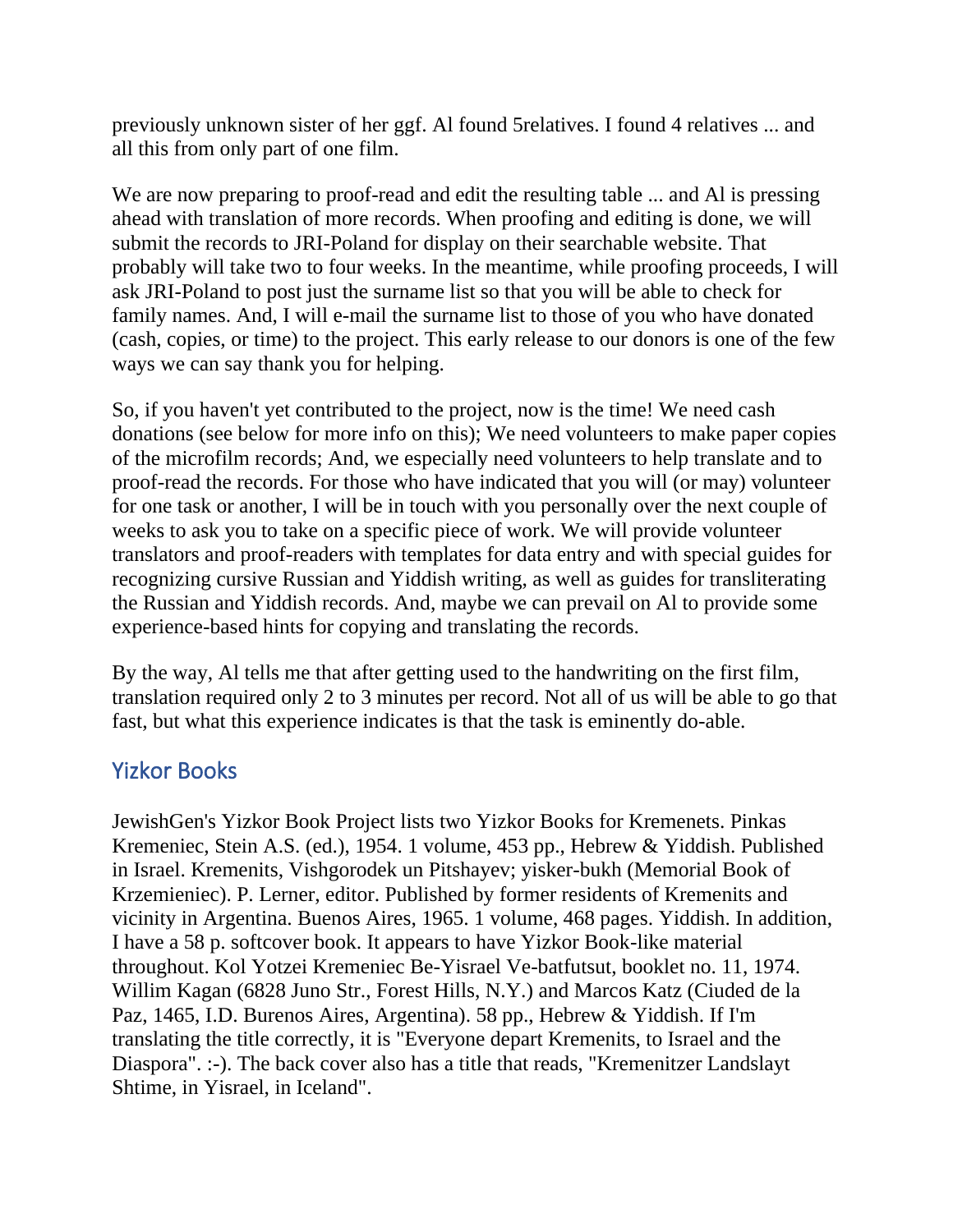The task ahead of us is to translate these books. We will align this part of the project with JewishGen's Yizkor Book projcet. That means we will follow their guidelines for translating the books and putting the translations on-line. JewishGen requires that we keep fundraising for this part of our project separate from the JRI-Poland part of the project. Sometime within the next month, we will establish a Kremenets account with the JewishGen Yizkor Book Project. In the meantime, if you want your donation to go to the Yizkor Book project exclusively, please let us know that when you make your donation to JRI-Poland. We'll arrange to transfer the money after the Yizkor Book account is established. Both are  $501(c)(3)$  Projects, so donations to either are taxdeductible in the U.S.

The Yizkor Book Project recommends starting with the Table of Contents and Necrology (if any). I think we also should translate the captions under photos, and the section headings within the chapters. That would provide us with a good guide to the structure of the books and would allow us to quickly create an index of names appearing in the books.

We need volunteer translators to begin the project. Please contact either Sheree or me and let us know if you are willing to volunteer. If you don't have access to one of the Yizkor Books, we will send you copies of the pages you need to begin. We also will send you a transliteration guide so that we maintain consistency in the spelling of names that appear in the books.

## Kremenets Landsmanshaftn

It looks like there were three major landsmanshaftn for Kremenets: in New York, Israel, and Argentina. All three are out of business. The Israel and Argentina groups each produced a Yizkor Book (see above).

Apparently, after WW2, a fairly large number of Kremenitzers migrated to Argentina and established a community there. I have been in touch with PaulArmony, President of the Argentina JGS. He tells me that all the original immigrants are deceased, but many of their descendents still live in Argentina. Paul is translating our Announcement and Q&A message to Spanish and will distribute it to his e-mail list.

I also have been in contact with Norman Kagan. Norman's father, William (Wolf) Kagan, was Secretary of the New York Kremenitzer Volyner Benevolent Society. Norm has many of the records that his father possessed. He is going to donate them to YIVO, and we will get copies of the records. Our task will be to translate Yiddish records, catalog them and index any names appearing in the records. It is likely that there are some documents in the collection that wouldbe suitable for our Web site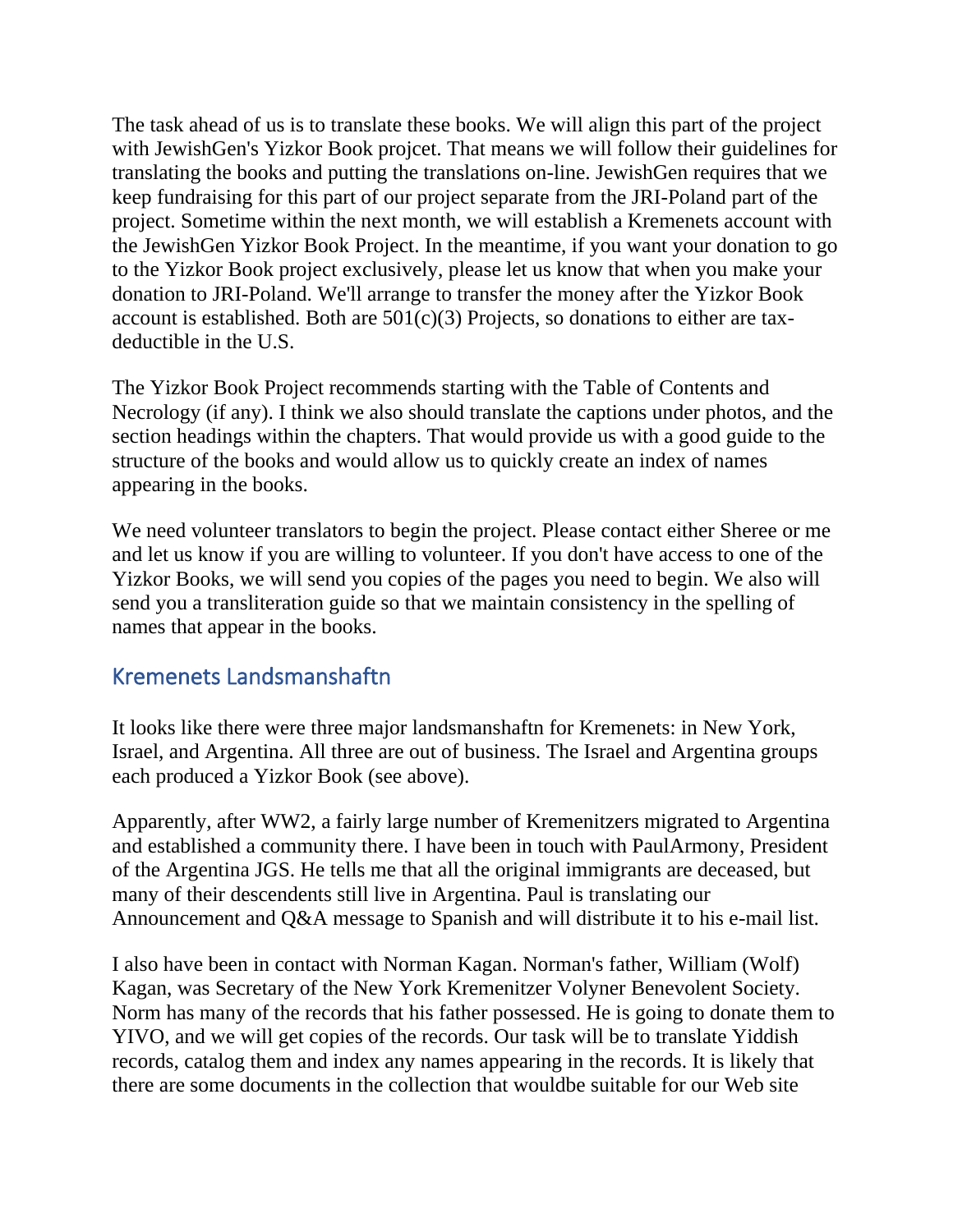(more on this below). Norm also has several photos of Kremenets that his father took when he visited in 1929-30 and 1932. Norm has given us permission to put those photos on our Web site as well. In addition, Norm has an elderly cousin, Moshe Kagan (and his wife Tunia) who were born in Kremenets and now lives on a kibbutz in northern Gallilie in Israel. Moshe may be willing to help on our project. Norm located one member of the NYC Kremenitzers. He is 83 years of age. We will be in touch with him. I'll keep you posted on this.

Finally, in an e-mail message to me, Norm included the following list of names. It is from a document dated 27 April 1973 and may be the membership list at that time. Are any of your ancestors on this list?

"Regarding the materials my father had, I came across a handwritten list of 21 names, dated April 27, 1973 which I believe was the membership of the Society at that time (it was written on stationary which read, in part: Ribal Lybrary of Haskalah - in memory of the matrys of Kremenetz, Volyn at the Teachers' State College"Seminar Hakibutzim" Tel Aviv, Bnei Efraim Str. 1) { #6 and #18 may be the same}

1. J. Waxman, NY 2. David Rappaport, Bronx 3. Emanuel Bronfeld, Bronx 4. William Kagan, Forest Hills 5. Isidore Salmonitz, c/o D. Rappaport 6. G. Brodsky, Brooklyn 7. Jack Barshop, Bronx 8. Mr. & Mrs. Weinlery, Brooklyn 9. Harry Kecel, Lakewood, NJ 10. Chaim Teitcher, Brooklyn 11. Herman Kremen, Fresh Meadows 12. Sam Kaplan, Brooklyn 13. Samuel Fuchs, New York 14. Mrs. Daniel Roth, Bronx 15. J. Trachtenbery, New York 16. Mrs. Milda Chacny, c/o J. Freed, Bronx 17. Henry Kessler, c/o J. Kessler, NY 18. Gea Brodsky, Brooklyn 19. S. Rosenfeld, Forest Hills 20. Hilda Shwartzapel, Scarsdale 21. Dr. Marc Kac

"Also, not on this list but on some of the Society's stationary is: Jack Chasky of Brooklyn, and Mr. & Mrs. Harry Wiener of the Bronx" More on this front as we examine other records.

## Our Web Site

Sheree Roth is in the final stages of getting a web site established on JewishGen's ShtetlLinks. Sheree's son Max has been hard at work creating a prototype of the site including a photo of Kremenets. We need your suggestions as to what should be put on the Web site. Here are some ideas:

Our basic documents (the Announcement message, Q&A, links to the Inventory)

List of surnames Photos of Kremenets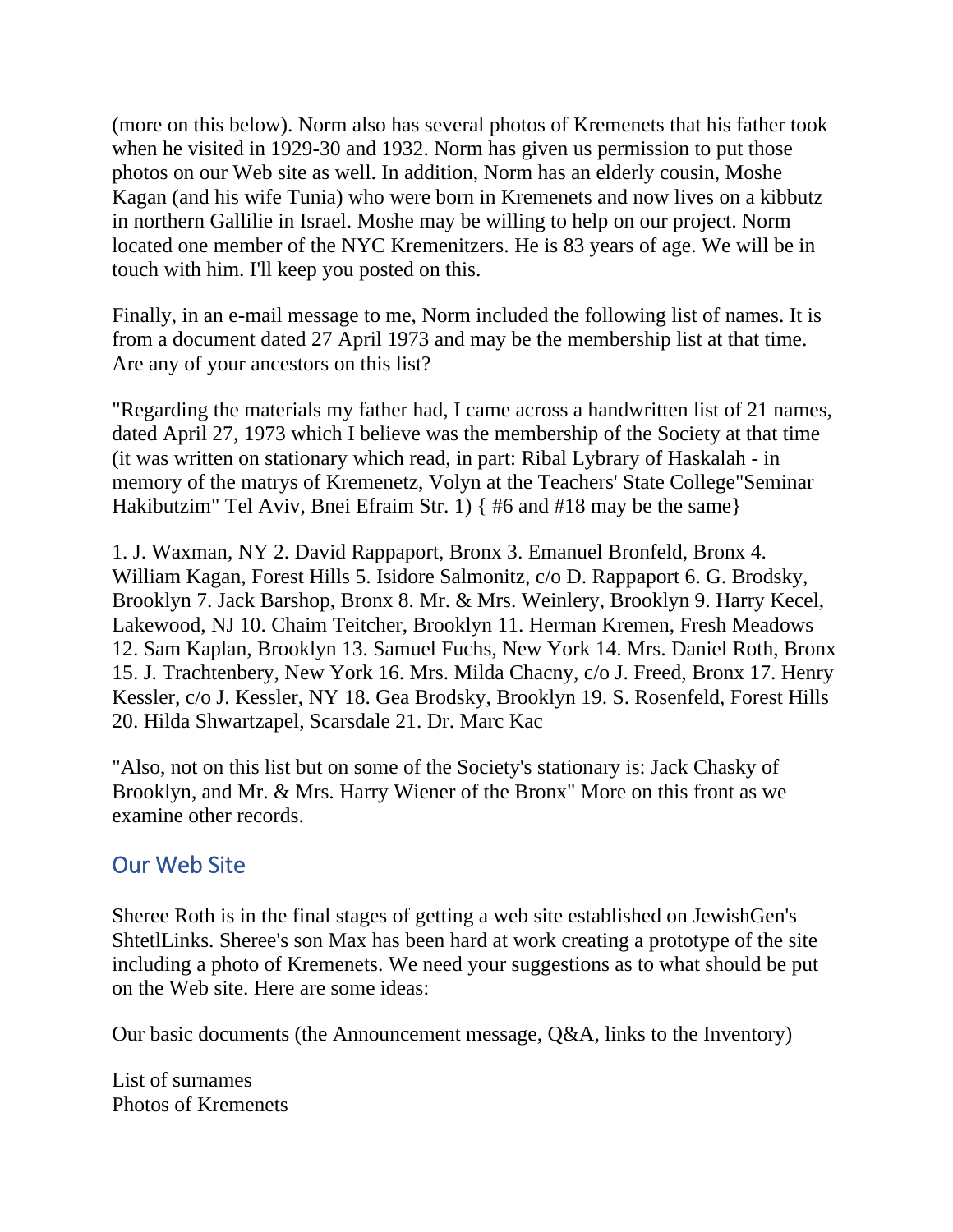Histories of Kremenets Anecdotes and stories about Kremenets and Kremenitzers Stories of discoveries made in the Vital Records Excerpts (including images) from the Landsmanshaft records Short biographies of individuals in our group What else do you suggest?

## **Donations**

As I mentioned earlier, total donations to-date amount to \$970. Considering the short time we have been up and running, that is wonderful. However (you knew this was coming, didn't you?) we need more. If we have to make and pay for copies of all the microfilm pages, we will need about \$2,000. We also will need funds for copying Yizkor Book pages, mailing paper copies, and possibly for paying professional translators (especially for the Yizkor Book part of the Project). I estimate that very roughly we will need a total of \$3,000 to \$4,000 before we are finished. So, we are about 1/3 to 1/4 of the way to the total. If you are able to make a donation to the project, please do so now. Here is the information about how to make your donation.

Your donation can be by check, bank draft, money order, or Visa Card. See http://www.jewishgen.org/jri-pl/visa.htm for additional information. Checks should be made out to "Jewish Records Indexing - Poland", and you should write "Kremenets Shtetl CO-OP" on the check.

Send your contributions or address your questions concerning donations to:

Jewish Records Indexing, Inc. c/o Sheila Salo, Treasurer 5607 Greenleaf Road Cheverly, MD 20785 USA Telephone / Fax: (301) 341-1261 E-Mail: ssalo@capaccess.org

Visa contributions also may be telephoned to Sheila Salo. (Only between the hours of 8:00 am to 8:00 pm Eastern Daylight/Standard Time, please).

Jewish Records Indexing - Poland, Inc. is a non-profit 501(c)(3) organizaton. Contributions to Jewish Records Indexing - Poland are tax-deductible in the U.S. to the extent permitted by law. When you make your donation be sure to specify that the donation is for the Kremenets Shtetl CO-OP, otherwise Sheila Salo, JRI-Poland's treasurer, will not know that the money is earmarked for our use. Also, to enable us to